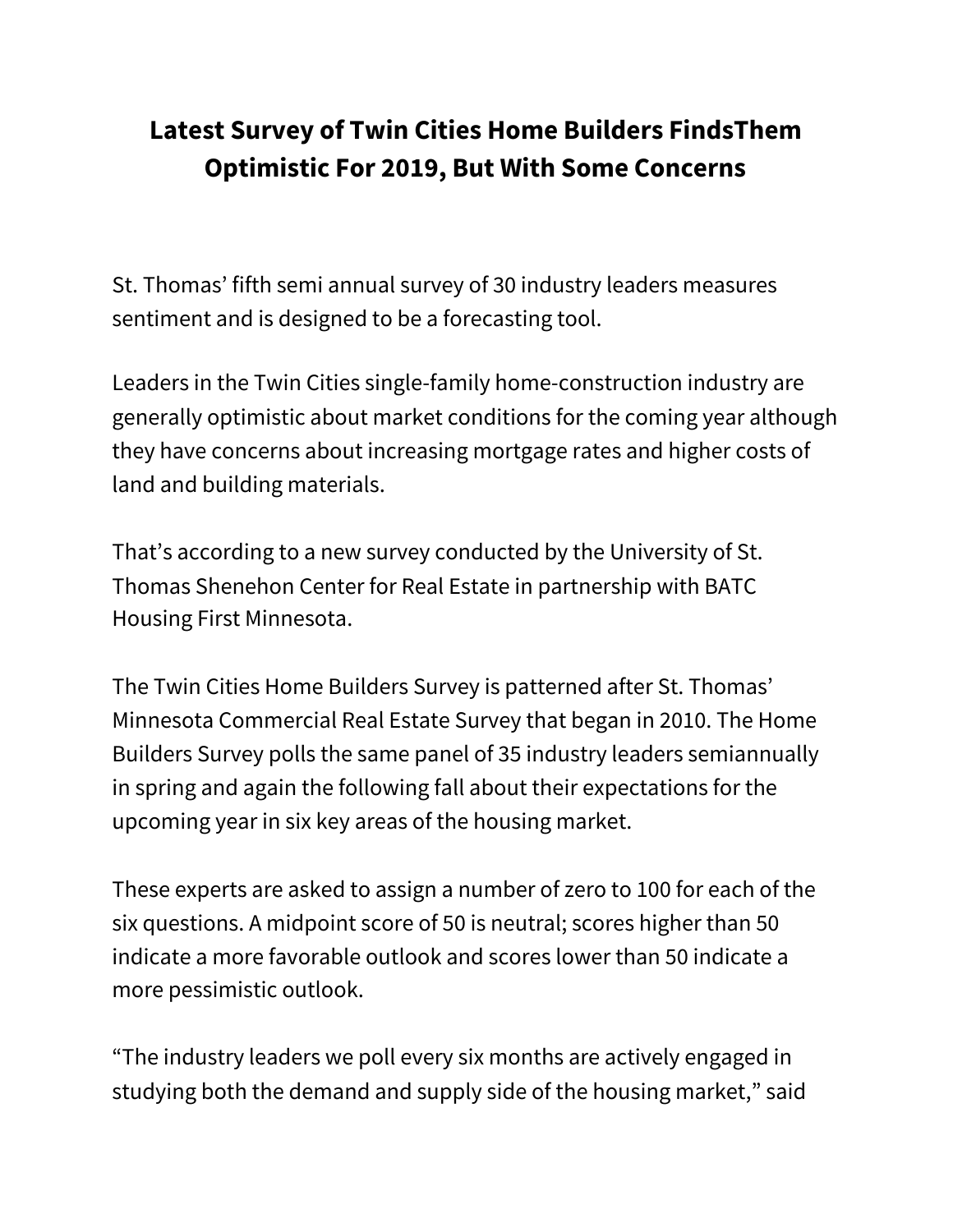Herb Tousley, director of real estate programs at the university. "Since they are involved in creating new housing units and adjusting supply-to-demand conditions, these individuals are close to the actual changes taking place in the market."

"These results align closely with what we are hearing from the market and our members." Said David Siegel, Executive Director of BATC Housing First Minnesota. "While there is a great need for residential construction in the Twin Cities, there are still several factors holding it back including land prices, the regulatory burden and a shortage of labor."

Here are the scores for each of the six questions that were asked in our most recent survey:

## **Housing Starts: 57**

This score decreased from 65 in our previous survey to 57, it indicates an expectation that the number of single-family housing starts will begin to slow down in the next 12 months. While still optimistic, home builders are concerned about the impact of rising interest rates and the rapidly increasing cost of building materials.

## **Square-foot sale price: 70**

This score is still very optimistic, however the drop from 74 to 70 reflects the expectation that the rate of increase will begin to moderate in the next 12 months. It shows the panel's expectations that home prices will continue to increase at a slightly lower rate. At that level there is a continued belief that sale prices will increase at a rate that will more than offset the expected increases in project costs.

#### **Land prices: 33**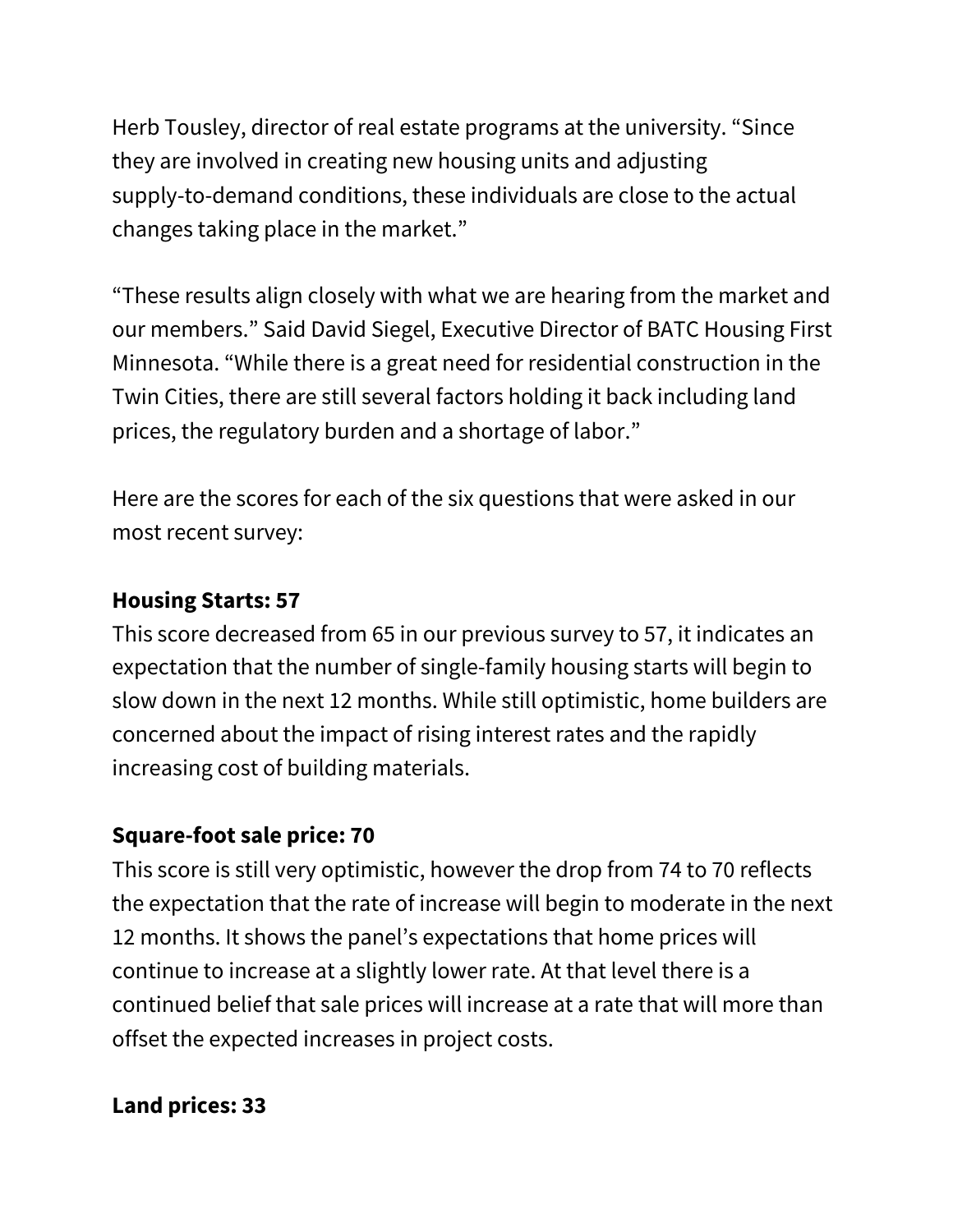While still well into pessimistic territory at 33 this index has increased sharply from our last survey's score of 23. This could be an indication of our panel's expectation that the rate of the increase in land prices will moderate. It will be interesting to look at future surveys to see how this plays out. While there may be enough finished lots available, the higher land prices will continue to squeeze profitability.

# **Availability of finished lots: 53**

This index decreased from 60 last December to 53 in our current survey reflecting the panel's increased concern that there will be an adequate supply of finished lots in 2019. An adequate supply of well-located finished lots is crucial to the health of the home building industry.

# **Cost of building materials: 31**

The outlook for the expected increases in the costs of building materials continues to be a major concern. This index moved from 24 in December 2017 towards a slightly less pessimistic score of 31 in the current survey. This score is an indication of ongoing concerns by our panelists that much of the gain from increased sale prices and more building starts will be offset by higher costs. These expected increases in costs could depress profitability and could reduce the number of new homes built in 2019.

## **Mortgage rates: 27**

This index has declined slightly to 27 compared to 28 in our last survey. Although interest rates have been rising in 2018 the indication is that the panel continues to expect mortgage rates to increase in the next 12 months. Most panelists are expecting an additional increase of **0.25% to 0.50%** within the next year. The affordability issues created by higher rates could put a damper on home-building activity.